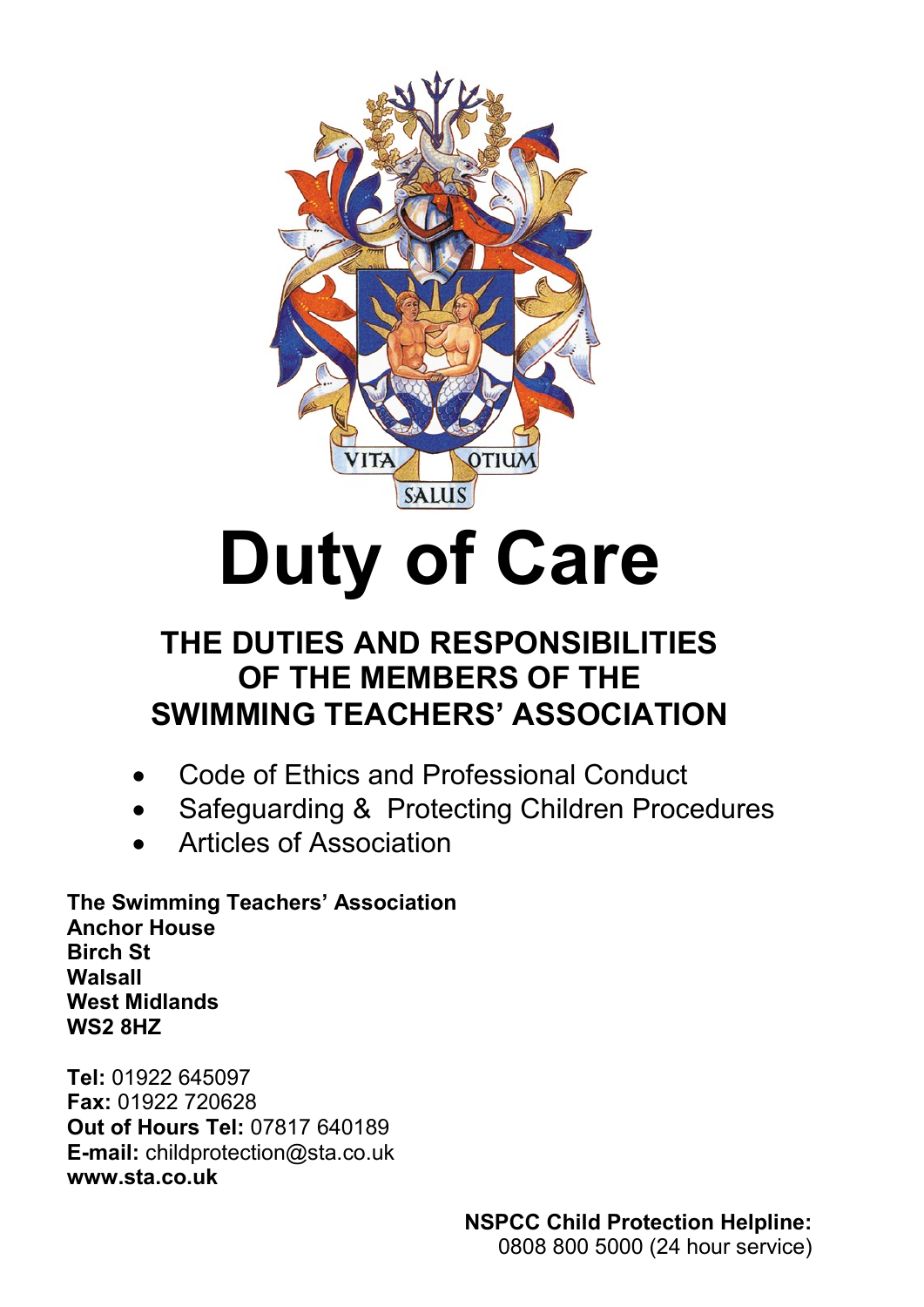# *Code of Ethics and Professional Conduct*

#### *1. Safety*

- 1.1. The paramount consideration of all members at all time is safety.
	- Safety of pupils.
	- Safety of clients.
	- Safety of the general public.
	- Safety of the member.
- 1.2. Members must ensure that all reasonable steps are taken to provide a safe environment and all activities are in accordance with the appropriate regulations, or best practice if there are no regulations, and be appropriate for the age, experience and ability of the participants.

#### *2. General*

- 2.1. Members must respect the rights, dignity and worth of every person and treat everyone accordingly at all times.
- 2.2. Members must abide by the Equal Opportunities Policy of the Association; the Swimming Teachers' Association will not condone or permit harassment or discrimination on the grounds of sex, race, colour, nationality, national or ethnic origin, marital status, sexual orientation, age, disability, political or religious belief.
- 2.3. Child abuse is a criminal act, which will not be tolerated by the Association. Members should be fully aware of the child protection procedures set out on pages 3 to 7.
- 2.4. Members, when acting in a professional capacity, must display the highest standards of behaviour and appearance and must adhere to all STA policies.
- 2.5. Members inevitably gather a great deal of personal information about pupils in the course of a working relationship. Member and pupils must reach agreement as to what is regarded as confidential information, i.e. not divulged to a third party without the express approval of the pupil. Confidentiality does not preclude the disclosure of information where the Member is in an alleged breach of this Code of Ethics.
- 2.6. Advertising by members in respect of qualifications or services shall be accurate and professionally restrained and shall not display affiliation with an organisation that falsely implies sponsorship or accreditation by that organisation.
- 2.7. Members should refrain from public criticism of fellow Members, differences of opinion should be dealt with on a personal basis and more serious disputes should be referred to the STA.
- 2.8. Members should regularly seek ways of increasing their professional development and self-awareness, should welcome evaluation of their work by colleagues and be able to account to pupils, employers and colleagues for their actions.
- 2.9. Members should only act within their qualification.
- 2.10. Members should ensure that they have adequate Public Liability insurance. Fully paid up members are insured by the Association provided that they act within their qualification; if a member acts outside their qualification they may not be covered for insurance.
- 2.11. All members who work with children or vulnerable adults must obtain a DBS clearance. Many employers provide clearance as part of the employment process. If you are not DBS checked by your employer the STA can

provide a DBS clearance; subject to DBS regulations and payment of the relevant fee.

- 2.12. All members who employ staff to work with children or vulnerable adults must obtain a DBS clearance for their staff.
- In 2.11 and 2.12 DBS means **Disclosure and Barring Service** in England & Wales, **Disclosure Scotland** in Scotland and **Data Protection Unit** in Northern Ireland; see page 6 for contact details.

#### *3. Swimming and Lifeguard/First Aid Teachers*

*When acting as teachers of swimming, lifeguarding or first aid:*

- 3.1. Members must place the well being and safety of the pupils/ candidates within the class/ course above the development of performance. They should follow all guidelines laid down by the governing bodies, Leisure Centres, Local Authorities or such other bodies who control swimming lessons/ courses.
- 3.2. Members must develop an appropriate working relationship with their pupils/ candidates, based on mutual trust and respect.
- 3.3. Members must encourage and guide their pupils/ candidates throughout each lesson/ course.
- 3.4. Members, who teach swimming, lifeguarding or first aid must hold a recognised teaching qualification.
- 3.5. Members must ensure that the activities they direct are appropriate for the age, maturity, experience and ability of the pupils/ candidates.
- 3.6. Members should at the outset, clarify with pupils/ candidates (and where appropriate with their guardians), exactly what format the lessons/ course will take and what is expected of the pupil/ candidate. They should also clarify what fees, if any, are payable.
- 3.7. Members should co-operate fully with others involved in the lessons/ course (e.g. Pool Management, other teachers) in the best interests of the pupil/ candidate.
- 3.8. Members who run training courses under the auspices of the Association must comply with the appropriate rules and regulations of the Association.
- 3.9. Members who receive fees or other monies from candidates or pupils must keep proper accounts. Any fees collected that are due to the Association must be paid over promptly.

#### *4. Violations of the Code of Ethics and Professional Conduct*

- 4.1. Allegations that a member has breached any of the articles of the Code of Ethics and Professional Conduct must be made in writing to the Chief Executive of the STA. The Board of Trustees will consider any such complaint in accordance with Articles of Association of the STA, (see pages 8 to 12) clauses 2.10 to 2.19. The powers contained under theses clauses include suspension from and exclusion from membership of the STA.
- 4.2. Where the complainant alleges that a member may be in breach of the STA child protection policy the member **WILL BE** suspended from membership pending a full investigation.
- 4.3. A member found guilty under 4.2 will be permanently excluded from membership of the Association.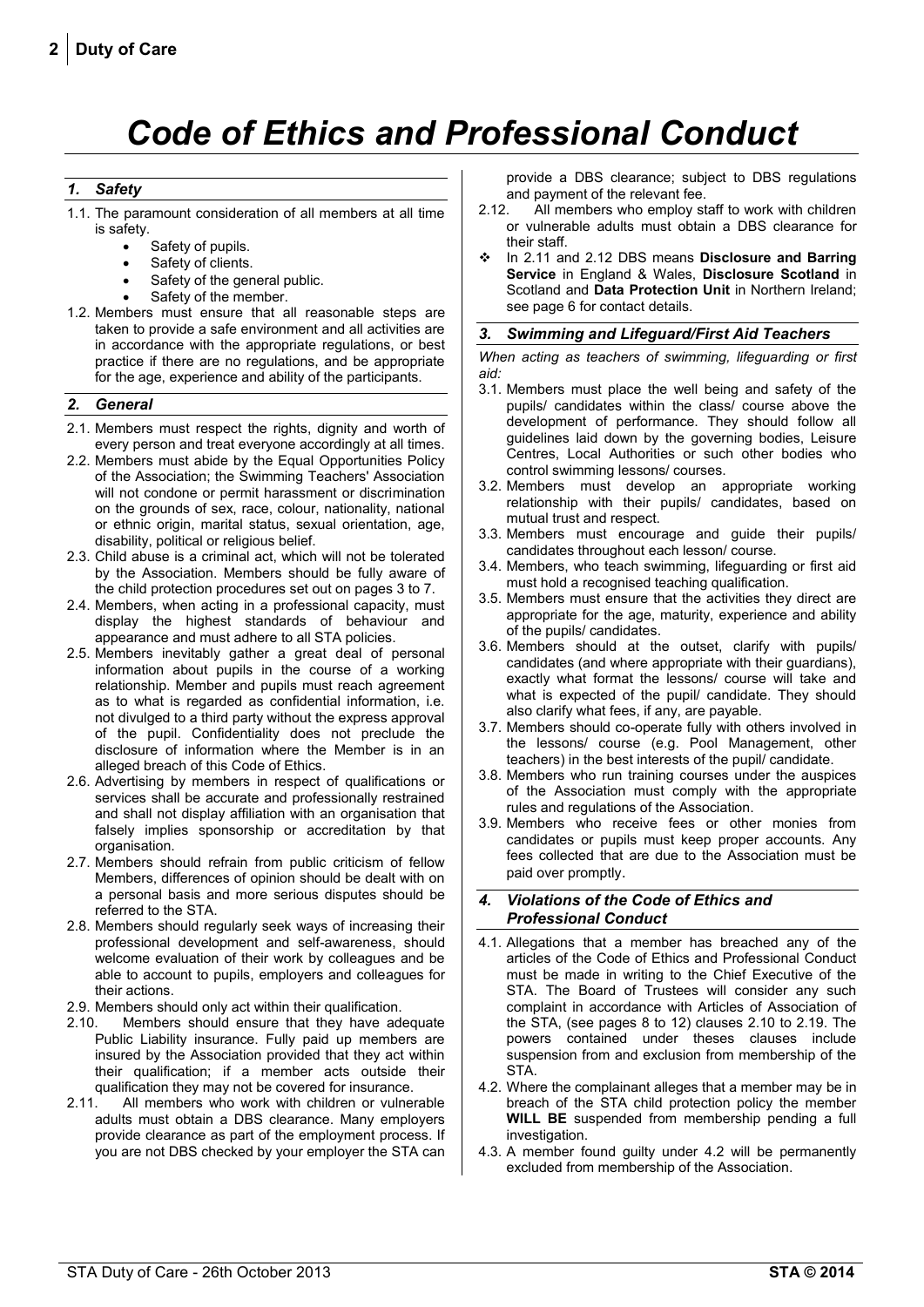# *Safeguarding & Child Protection Processes*

It is widely accepted that it is the responsibility of every adult to safeguard the well being of children. Child abuse can arouse strong emotions in those facing such a situation and it is important to understand these feelings and not allow them to interfere with your judgement about any action to take.

Abuse and poor practice can occur within many situations including the home, school and the sporting environment. Some individuals will actively seek employment or voluntary work with children in order to harm them. Everyone working in swimming either in a paid or voluntary capacity, together with those working in affiliated organisations has a role to play in safeguarding the welfare of children and promoting good practice

A swimming teacher, lifeguard, lifesaver, or volunteer may have regular contact with children and be a very important link in identifying cases where a child may be at risk or in need When establishing guidelines concerning the protection of children it is important to recognise that the organisation has both a moral and legal duty of care to ensure that when it is given responsibility for children it provides them with the highest possible standard of care.

The Swimming Teachers' Association recognises that they have a responsibility to:

- Safeguard and promote the interests and well-being of children with whom it is working;
- Take all reasonable practical steps to protect them from harm, discrimination, or degrading treatment;
- Respect their rights, wishes and feelings.

Child protection procedures can:

- Offer safeguards to the children with whom we work, and to our members of staff, volunteers and those in affiliated organisations; a
- Help to maintain the professionalism and the standards of practice that are associated with the members of the STA.

We recognise that any procedure is only as effective as the ability and skill of those who operate it. We are committed to:

- Proper recruitment policies;
- The provision of support and appropriate training;
- Clear processes for recognition and responding to concerns;
- Working together with parents/carers and other organisations to ensure that the needs and the welfare of children remain paramount.



#### *Principles*

- The child's welfare is paramount.
- All children whatever their age, culture, disability, gender, language, racial origin, religious belief and/or sexual identity have the right to protection from abuse.
- All suspicions and allegations of abuse will be taken seriously; and responded to swiftly and appropriately.
- Anyone under the age of 17 years (Scotland under 16 years) should be considered as a child for the purposes of this document,

Working in partnership with children and their parents/carers is essential for the protection of the children.

The STA recognise the statutory responsibility of the social services department to ensure the welfare of children and is committed to working together with the local safeguarding children's board (LSCB) and to complying with its procedures.

#### <span id="page-2-0"></span>*Recognition of Abuse*

Even for those experienced in working with child abuse, it is not always easy to recognise a situation where abuse may occur or has already taken place. The STA acknowledges that their staff, whether in a paid or voluntary capacity, are not experts at such recognition. It therefore expects them to report any concern they may have about the welfare of a child immediately with the person in charge, as follows: FLOW CHART HERE

**It is the responsibility of these people to ensure that appropriate advice is obtained from the local Social Services department or the NSPCC. (Also see the section "Responding to Suspicions or Allegations of Child Abuse' on page [4,](#page-3-0) which details exactly what action to take.) If the person in charge is not available, or the concern is about the person in charge, the person in receipt of the information will contact the Social Services direct.**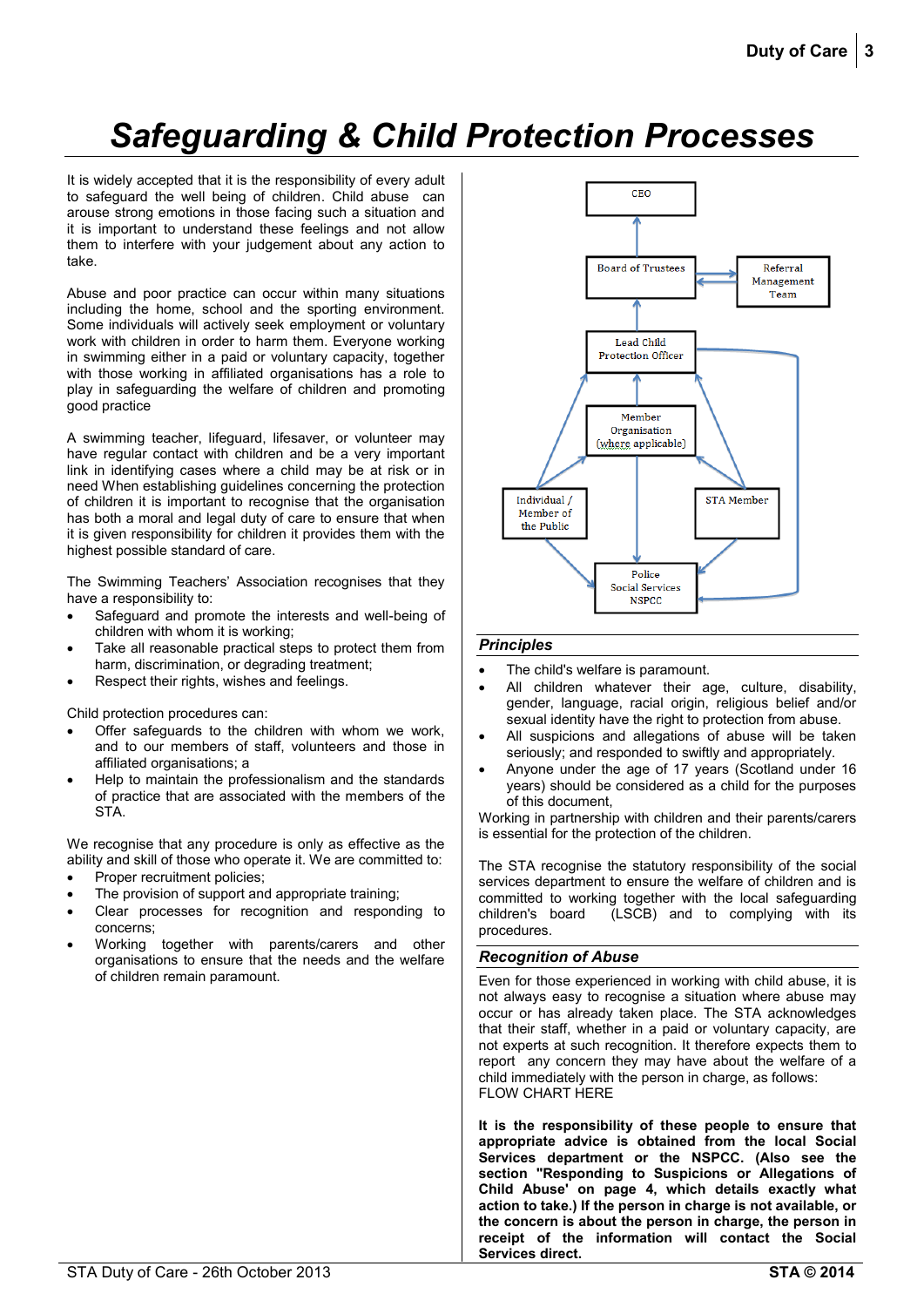# **4 Duty of Care**

#### *Indications that a child is being abused could include:*

- Unexplained or suspicious injuries such as bruising, cuts or burns, particularly if situated on a part of the body not normally prone to such injuries;
- An injury for which the explanation seems inconsistent;
- The child describes what appears to be an abusive act involving him/her;
- Someone else a child or adult, expresses concern about the welfare of another child;
- Unexplained changes in behaviour e.g. becoming very quiet, withdrawn, or displaying sudden outbursts of temper;
- Inappropriate sexual awareness;
- Engages in sexually explicit behaviour in games;
- Is distrustful of adults, particularly those with whom a close relationship will normally be expected;
- Has difficulty in making friends;
- Is prevented from socialising with other children;
- Displays variations in eating patterns including overeating or loss of appetite;
- Loses weight for no apparent reason;
- Becomes increasingly dirty or unkempt.

It must be recognised that the above list is not exhaustive and the presence of one or more of the indicators is not proof that abuse is actually taking place. **It is not the responsibility of those working in swimming to decide that child abuse is occurring, but it is their responsibility to act on any concerns.** (See section "Responding to Suspicions or Allegations of Child Abuse" on page [4\)](#page-3-0).

#### *Forms of Abuse*

### *Physical Abuse*

Where adults, or young people, physically hurt or injure children by hitting, shaking, squeezing, burning and biting or by giving children alcohol, inappropriate drugs or poison. Attempted suffocation or drowning also comes within this category.

In sports situations, physical abuse might occur when the nature and intensity of training disregard the capacity of the child's immature and growing body.

#### *Sexual Abuse*

Girls and boys are abused by adults, both male and female, and by other young people who use children to meet their own sexual needs. This could include full sexual intercourse, masturbation, oral sex, anal intercourse, fondling. Showing children pornographic material is also a form of sexual abuse as may be the taking of inappropriate photographs of children.

Swimming or related activities, which might involve physical contact with children, could potentially create situations where sexual abuse may go unnoticed. Also the power of the coach over young athletes, if misused, may lead to abusive situations developing.

#### *Emotional Abuse*

Persistent lack of love and affection, where a child may be constantly shouted at, threatened or taunted which may make the child very nervous and withdrawn. Emotional abuse also occurs when there is constant overprotection, which prevents children from socialising.

Emotional abuse in sport might include situations where children are subjected to unrealistic pressure by the parent or coach, or bullied in order to consistently perform to high expectations.

#### *Neglect*

Where adults fail to meet a child's basic needs like food or warm clothing. Children might also be constantly left alone or unsupervised. Adults may also fail to, or refuse to, give children love and affection; this could be seen to be emotional neglect.

Neglect in a sport situation could include a teacher or coach not ensuring children are safe, or exposing them to undue cold

#### **Bullying**

Although not a specific form of abuse, can take the form of any of the acknowledged abuse forms. Bullying can occur face to face or in a more subtle manner such as through electronic methods like text messaging and face book. Bullying can not only be physical, sexual or neglectful in nature but also emotionally damaging.

#### *The Effects of Abuse*

Abuse in all its forms can affect a child at any age. The effects can be so damaging, that if not treated, they may follow an individual into adulthood. For example, an adult who has been abused as a child may find it difficult, or impossible, to maintain a stable, trusting relationship; may become involved with drugs or prostitution; may attempt suicide, or may abuse a child in the future and find successful parenting difficult.

There have been a number of studies' which suggest children with disabilities are at increased risk of abuse through various factors such as stereo-typing, prejudice, discrimination, isolation, and a powerlessness to protect themselves, or to adequately communicate that abuse has occurred. Children from ethnic minorities, who may also be experiencing racial discrimination, may be doubly powerless.

#### *Listening to the Child*

If a child says or indicates that he or she is being abused, or information is obtained which gives concern that a child is being abused, the person receiving this information should:

- React calmly so as not to frighten the child;
- Tell the child they are not to blame and that it was right to tell someone;
- Take what the child says seriously, recognising the difficulties inherent in interpreting what is said by a child who is very young, has a speech disability and/or differences in language;
- Keep questions to the absolute minimum necessary to ensure a clear and accurate understanding of what has been said;
- Reassure the child, but do not make promises of confidentiality which might not be feasible in the light of subsequent developments;
- Make a full record of what had been said, heard and/or seen as soon as possible.

#### <span id="page-3-0"></span>*Responding to Suspicions or Allegations of Child Abuse*

It is not the responsibility of a member of the STA to take responsibility or to decide whether or not child abuse is taking place. There is however, a responsibility to report concerns so that appropriate agencies can then make inquiries and take any necessary action to protect the child.

Whilst the STA acknowledges the importance of the role of statutory agencies involved in children's welfare (social services, police, NSPCC), it appreciates that there may be some reluctance to report direct to these agencies, especially if the person reporting is unclear as to whether abuse has occurred. As a result of this, and in line with the STA's duty of care, the STA have a Lead Child Protection Officer (LCPO), who should be contacted at the earliest possible time after the event or allegation. The LCPO can then liaise directly with statutory agencies and assist the organisation that made the report."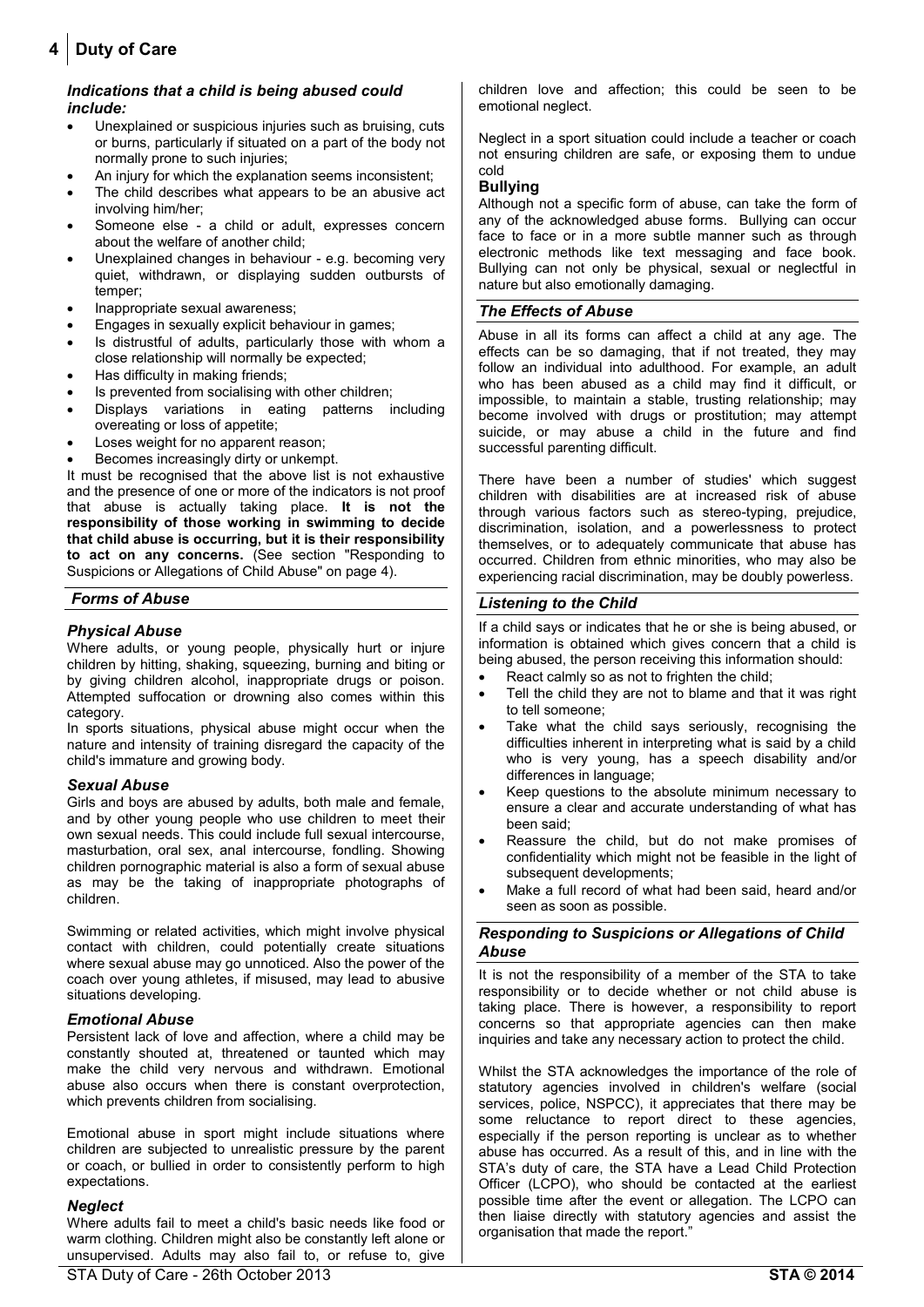The social services department has a statutory duty under the Children Act 1989 to ensure the welfare of a child. When a child protection referral is made its staff have a legal responsibility to investigate. This may involve talking to the child and family and gathering information from other people who know the child. Inquiries may be carried out jointly with the police.

#### *What to do if there are concerns*

- 1. There is always a commitment to work in partnership with parents or carers where there are concerns about their children. Therefore, in most situations, it would be important to talk to parents or carers to help clarify any initial concerns. For example, if a child seems withdrawn, they may have experienced bereavement in the family.
- 2. **However**, there are circumstances in which a child might be placed at even greater risk were such concerns to be shared, e.g. where a parent or carer may be responsible for the abuse or not able to respond to the situation appropriately.
- 3. In these situations, or where concerns still exist, any suspicion, allegation, or incident of abuse must be reported to the person in charge as soon as possible, and recorded. (See section "Recognition of Abuse" on pag[e 3\)](#page-2-0).
- 4. It is the responsibility of the person in charge to inform the social services department without delay. If a person in charge is not available, the person discovering or being informed of the abuse should immediately contact the social services department or the police. If you're not sure about what to do, you can call the STA Child Protection Officer on 07817 640 189 and/or

#### **NSPCC Child Protection Helpline 0808 800 5000 (24 hour service)**

#### *Recording And Information*

Information passed to the social services department or the police must be as helpful as possible, hence the necessity for making a detailed record. If you have access to the internet then you can download the Welfare Incident Form at www.sta.co.uk. If not then the information should contain the following:

- The nature of the allegation;
- A description of any visible bruising or other injuries;
- The child's account, if he or she can give them, of what has happened and how any bruising or other injuries occurred;
- Any times, dates, or other relevant information;
- A clear distinction between what is fact, opinion, or hearsay.
- Reporting the matter to the police or social services department should not however be delayed by attempts to obtain more information.
- Once an allegation or concern has been raised with the police, social services or the NSPCC then the concern must be passed on to the STA through the LCPO.
- Wherever possible, referrals telephoned to the social services department should be confirmed in writing within 24 hours. A record should also be made of the name and designation of the social services member of staff or police officer to whom the concerns were passed, together with the time and date of the call, in case any follow-up is needed.

#### *Allegations of Abuse against Members of the STA*

*This would include anyone working with children in a paid or voluntary capacity. For example, volunteers in clubs, club helpers, tutors on training camps, lifeguards and swimming teachers.*

Child abuse can and does occur outside the family setting. Although it is a sensitive and difficult issue, child abuse has occurred within institutions and may occur within other settings, for example, in sport or other social activities. Recent inquiries indicate that abuse, which takes place within a public setting, is rarely a one-off event. It is crucial that those involved in swimming are aware of this possibility and that all allegations are taken seriously and appropriate action taken.

The person in charge may be informed of situations where they are unsure about whether the allegation constitutes abuse or not, and are therefore unclear about what action to take. There may be circumstances where allegations are about poor practice rather than abuse but those responsible should always consult the STA CEO or LCPO and avoid discussions with colleagues as there is a need to protect human rights of all concerned, including the individual against who the allegation is made, and gain advice from social services, or the NSPCC where there is any doubt. This is because this may be just one of a series of other instances which together cause concern. It is acknowledged that feelings generated by the discovery that a member of staff or volunteer is, or may be abusing a child, will raise concerns among other staff or volunteers, including the difficulties inherent in reporting such matters. However, it is important that any concerns for the welfare of the child arising from abuse or harassment by a member of staff or volunteer should be reported immediately.

#### **The STA would want to assure all staff and members that it would fully support and protect anyone who, in good faith, reports his or her concern that a colleague is, or may be, abusing a child.**

Where there is a complaint of abuse against a member of staff, there may be three types of investigation:

- 1. A criminal investigation
- 2. A child protection investigation
- 3. A disciplinary or misconduct investigation

The results of the police and social services investigation may well influence the disciplinary investigation, but not necessarily.

- If, following consideration the allegation is clearly about poor practice then the STA will deal with this as a misconduct issue.
- Any suspicion that a child has been abused by a member will be reported to a person in charge who will take such steps as he or she considers necessary to ensure the safety of the child in question and any other child who may be at risk.
- The designated person will refer the allegation to the social services department who may involve the police.
- The parents or carers of the child will be contacted as soon as possible following advice from the social services department.
- The person in charge should also notify the Chief Executive and the LCPO of the STA .
- Every effort should be made to ensure that confidentiality is maintained for all concerned.
- If the person in charge is the subject of the suspicion/allegation and is a member of the STA, the report must be made to the STA LCPO who is then responsible for taking the action outlined above.
- Irrespective of the findings of the social services or police inquiries, the STA must assess all individual cases under the appropriate misconduct/disciplinary and welfare procedures, to decide whether a member should be reinstated and how this can be sensitively handled. This may be a difficult decision, particularly where there is insufficient evidence to uphold any action by the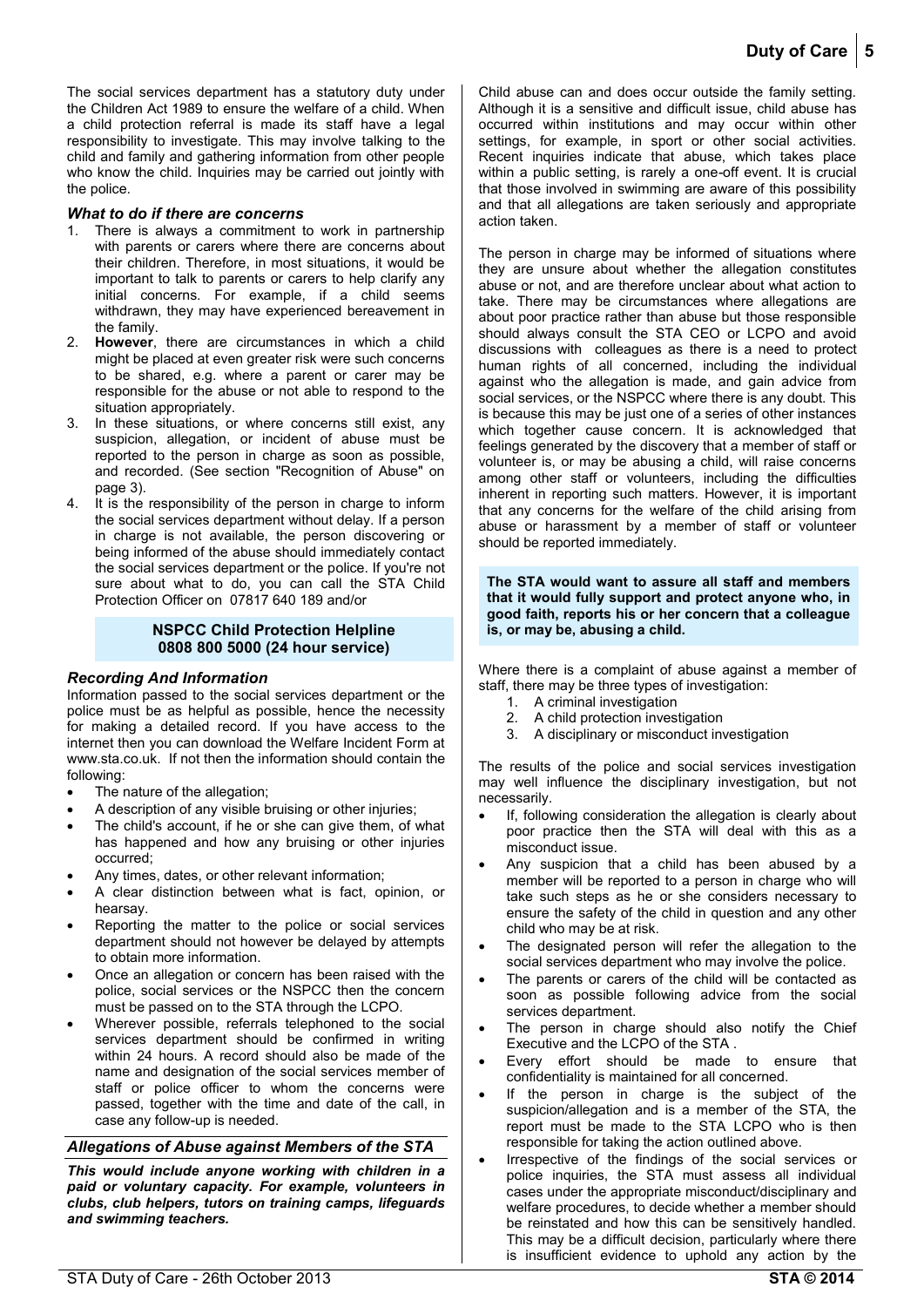## **6 Duty of Care**

police. In such cases, the STA will reach a decision based upon the information that is available which could suggest that on a balance of probability it is more likely than not that the allegation is true. The welfare of children should always remain paramount.

 Consideration should be given to what support may be appropriate to children, parents and members of staff.

#### *Allegations of Previous Abuse*

Allegations of abuse may be made some period of time after the event. For example, by an adult who was abused as a child by a member of staff who is still currently working with children. Where such an allegation is made, the organisation should follow the procedures given above and report the matter to the social services department or the police. This is because other children, either within the sport or outside it, may be at risk from this person. Anyone who has a previous criminal conviction for offences related to abuse or a schedule 1 offence is automatically excluded from working with children.

#### *Prevention*

All children have a right to be safe and to be treated with dignity and respect.

Basic guidelines will help safeguard both children, staff, volunteers and the organisation concerned and reduce the risk of allegations being made. These are listed below.

#### *Recruitment and Selecting Staff and Volunteers*

Anyone may have the potential to abuse children in some way and it is important that all reasonable steps are taken to ensure that unsuitable people are prevented from working with children. It is essential the same procedure is used consistently whether staff be paid or unpaid in part-time or full-time occupation.

When undertaking pre-selection checks the following should be included:

- All volunteers and staff working for a club should complete an application form.
- Application forms should be designed to elicit information about an applicants past career (including any gaps), and to establish any criminal record.
- Consent should be obtained from applicants for police and social services checks.
- At least two references should be taken up, including at least one regarding previous work with children.
- Clubs and employers should have effective measures in place to ensure the confidentiality of information received in relation to applicants is treated with the strictest of confidence.
- All volunteers and employees should sign a Child Protection Protocol.
- All volunteers and employees should be a checked with the following organisations who maintain information about individuals who are deemed unsuitable to work with children:

| <b>England &amp; Wales: DBS</b> |                                   | 0870 9090811 |
|---------------------------------|-----------------------------------|--------------|
| Scotland:                       | Disclosure Scotland 0870 6096006  |              |
| Northern Ireland:               | Data Protection Unit 02890 650222 |              |

#### *Policy and Procedure*

To help prevent abuse of children the club or organisation should have a policy which ensures that children are protected and kept safe from harm. Everyone involved in the care of children should know what to do if there are concerns about abuse and where procedures are kept.

#### *Training and Seminars*

It should be recognised that checks are only part of the process to protect children from possible abuse by members of staff. STA teachers are required to have completed a Safeguarding Children course, with the STA's course or an acceptable alternative as determined by STA. They should receive appropriate ongoing training and attend suitable seminars undertaken by experienced deliverers so that they are aware and sensitive to potentially abusive situations.

#### *Supervision*

Managers should be sensitive to any concerns about abuse or not adhering to good practice as set out below, and act on them at an early stage. They should also offer appropriate support to those who report concerns.

#### *Complaints & Appeals*

The Management Committee of all clubs will ensure that there is a well established complaints procedure in operation and that parents and their children have the relevant information that will allow easy access to this procedure.

#### *Good Practice in the Care of Children*

You can reduce situations for the abuse of children and help to protect staff and volunteers by promoting good practice. The following are more specific examples of care which should be taken when working within a swimming context.

- Always be publicly open when working with children. Avoid situations where a teacher/coach and individual swimmers are completely unobserved;
- Where any form of manual support is required, this should be provided openly and with the assent of the child and consent of the parent. The teacher should also be extremely careful as it is difficult to maintain hand positions when the child is constantly moving. The views of parents / guardians should always be carefully considered;
- Where possible parents / guardians should take on the responsibility for their children in the changing rooms. Where classes have to be supervised in the changing rooms always ensure that teachers/coaches work in pairs. Encourage an open environment, e.g. no secrets;
- Do not take children alone in a car on journeys, however short.

Where cases arise where it is unavoidable that these things do happen, they should only occur with the full knowledge and consent of someone in charge in the organisation, or the child's parents.

#### *And you should* **never.**

- Engage in rough, physical or sexually provocative games, including horseplay.
- Share a room with a child.
- Allow or engage in inappropriate touching of any form.
- Allow children to use inappropriate language unchallenged.
- Make sexually suggestive comments to a child even in fun.
- Let allegations a child makes go unrecorded, or not acted upon.
- Do things of a personal nature that children can do for themselves.
- Have children stay at your home with you unsupervised.
- Spend excessive amounts of time alone with children away from others.
- Take children to your home where they will be alone with you.
- Take still or movie photographs of children without obtaining the guardians consent in writing.

It may be sometimes necessary for staff or volunteers to do things of a personal nature for children, particularly if they are young or are children with disabilities. These tasks should only be carried out with a full understanding and written consent of parents and of the children involved. There is a need to be responsive to a child's reactions and if a child is fully dependent upon you, talk with them about what you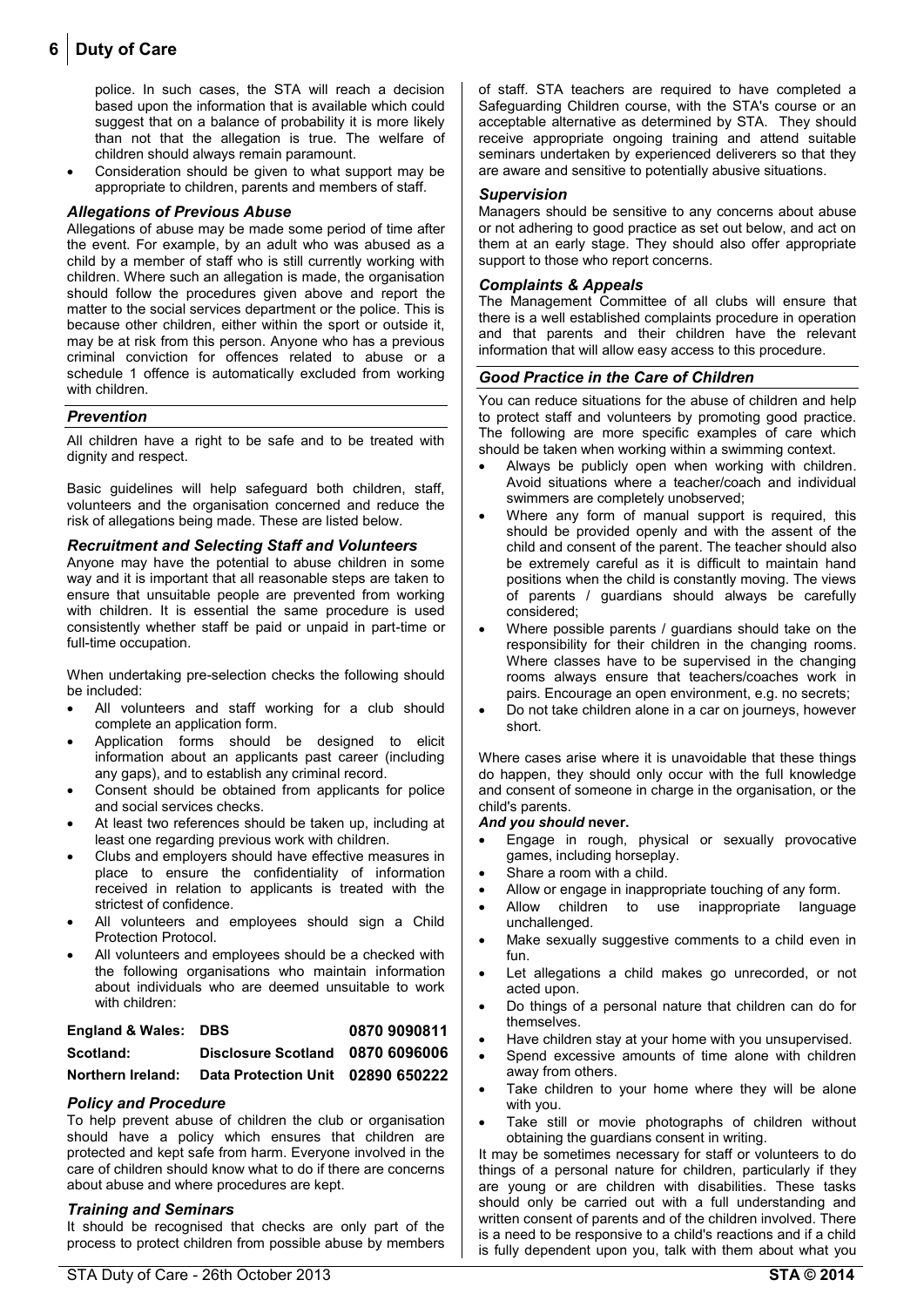are doing and give them choices where possible. This is particularly so if you are involved in any dressing, or undressing of outer clothing, or where there is physical contact of lifting or assisting a child to carry out particular activities.

If during your care of a child you accidentally hurt them, the child seems distressed in any manner, appears to be sexually aroused by your actions, or misunderstands or misinterprets something you have done, report any such incident as soon as possible to another colleague and make a brief written note of it. Parents or carers should be informed of the incident.

*The STA acknowledge the help provided by NSPCC in producing these procedures.*